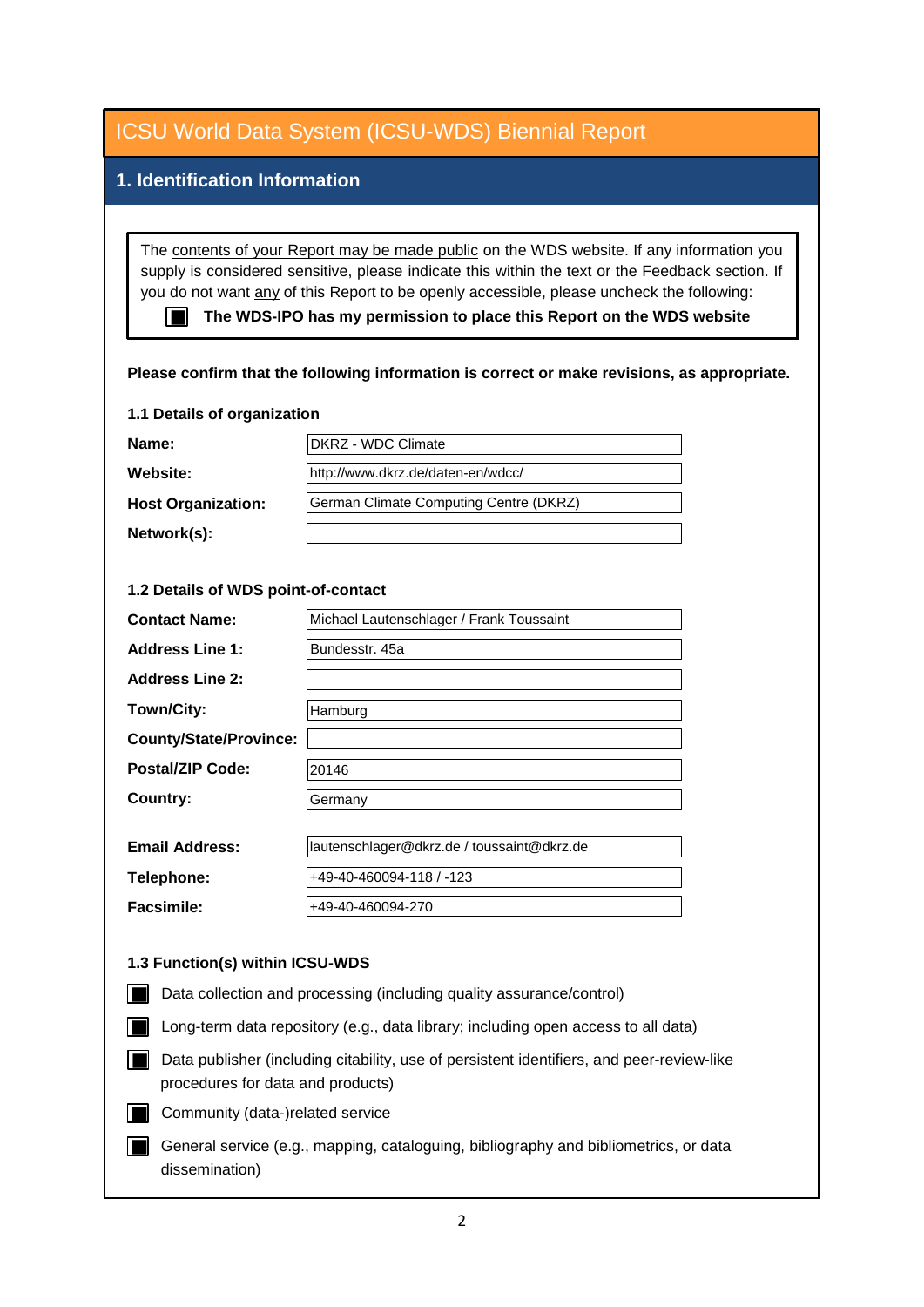## **2. Remit & Status**

#### **2.1 Please provide a short summary of the remit of your organization. [Max. ≈ 250 words]**

As part of an international effort to set up domain specific data portals as a service for the scientific community, climate data are collected, stored at WDCC/DKRZ and disseminated through the World Data Center for Climate (WDCC at www.wdc-climate.de).

The WDCC focuses on long-term archiving of climate data products, specifically those resulting as climate model output from climate simulations. Archival of raw data from satellites or climate models is not desired.

The WDCC is one of the supporters of the Data Distribution Centre of the Intergovernmental Panel on Climate Change (IPCC-DDC at www.ipcc-data.org). The model output data as basis of the IPCC Assessment Reports is available from the first report on.

#### Guidance

- Include here
	- o The mission of your organization and its responsibilities
	- o Links to strategic documents/business plans for achieving this mission
	- o Any stakeholders, for example, data producers/depositors and user community(ies)

### **2.2 Please provide a short summary of the current status of your organization. [Max. ≈ 250 words]**

The WDCC is hosted by the Data Management department of the German Climate Computing Center (DKRZ), which is funded half and half by the German Government and by the four stakeholders. These are the Max Planck Society (MPG 55%), the University of Hamburg (Uni HH 27%), the Alfred Wegner Institute for Polar and Marine Research (AWI 9%), and the Helmhotz Centre Geesthacht (HZG 9%). Together with the DKRZ, WDCC is evaluated every 5-6 years.

The DKRZ has about 80 employees (of which about 60 have permanent posts). About 25 (13) persons work in the Data Management department.

In 2013, WDCC had about 2 Petabytes of web accessible data. The volume of over 2 million downloads from more than 100 countries summed up to 442 Terabytes. In 2014 the data volume increased to 4 Petabytes in total and is expected to rise further with annual growth rates in the PB range.

DKRZ as host of WDCC has robust funding commitments until 2025. Continuity planning for the time after has been informally performed for the WDCC data.

#### **Guidance**

- Give details on your
	- o Organizational structure, including the connections to your host organization
	- o Funding
	- o Staffing levels
	- o Usage statistics, for instance, number of national/international users or downloads
- In particular, please indicate any changes to the above over the last two years and whether any changes are anticipated to occur within the next two years.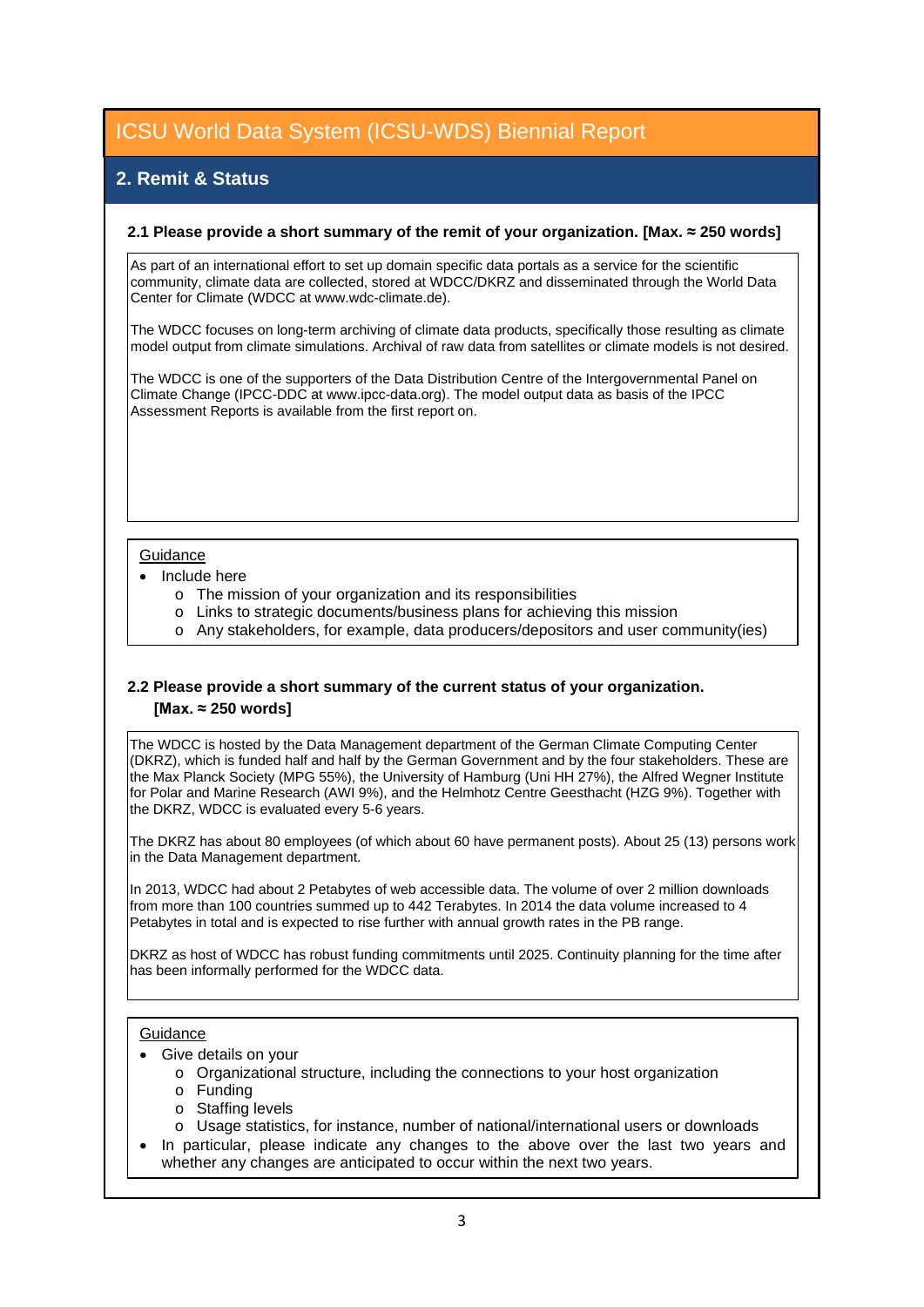### **3. Activities & Developments**

**Note: In this section, you may wish to cite other reports your organization has generated (e.g., annual reports), as deemed necessary. Please provide links to those reports here and reference them in your responses. [Free text]**

DKRZ Report 2012/13: http://www.dkrz.de/about-en/media/downloads/yearbook-of-dkrz/dkrz-jahrbuch

### **3.1 Please list any major conferences/meetings attended by your organization over the previous two years. [Max. ≈ 100 words]**

- WDCC Attended: SciDataCon 2014, Delhi

- WDCC contributes regularly to: annual American Geophysical Union (AGU-fm) and annual European Geophysical Union (EGU) and EarthSystemGridFederation Face2face meetings (mean: 1-5 posters + 1 talk per conference), themes: data publication, data quality assurance, persistent data identifiers, data structures, meta databases & catalogues, user interfaces, data dissemination, high end visualisation. - DKRZ+WDCC contribute regularly to: annual International Supercomputing Conference (ISC), themes: high performance computing, I/O, parallelisation, visualisation.

### **3.2 Please list any major articles or research papers produced by your organization over the previous two years. [Max. ≈ 100 words]**

e.g.:

- M. Lautenschlager, Distributed Archives, Databases and Data Portals: The Scene

- S. Kindermann, Data Discovery: Identifying, Searching and Finding Data

- M. Stockhause, User Driven Data Access Mechanisms

all in: Earth System Modelling (2013) - Volume 6, pp. 5 ff, Springer Briefs in Earth System Sciences - T. Weigel, M. Lautenschlager, F. Toussaint, S. Kindermann (2013), A Framework for Extended Persistent Identification of Scientific Assets, Data Science Journal, Vol. 12, p. 10-22.

### **3.3 Please list any capacity building/training efforts by your organization over the previous two years. [Max. ≈ 100 words]**

Continuous training for WDCC/DKRZ employees in-house and external:

- Themes of internal trainings (talks given weekly): federated data infrastructures, new software, data life cycle management, long-term data archiving including data quality assurance, scientific data publication - Themes of external trainings (courses/workshops with Oracle, Max Planck Society and other institutions): Data Bases, data infrastructures, data processing, data life cycle aspects, long-term data archiving, scientific data publication

#### **3.4 Please mention any engagement by your organization with ICSU research programmes [\(list available here\)](http://www.icsu.org/what-we-do/@@category_search?path=/icsu/what-we-do&Subject:list=International%20Research%20Collaboration) and with WDS (e.g., in Working Groups). [Max. ≈ 100 words]**

- WDS: WG Data Publication, subgroup: Workflows

- WDS: WG Data Publication, subgroup: Cost Models

- WCRP: strong engagement in WGCM's Model Intercomparison Projects (MIPs) via WGCM's Infrastructure Panel (WIP) and support in the field of model data dissemination (via work on software, user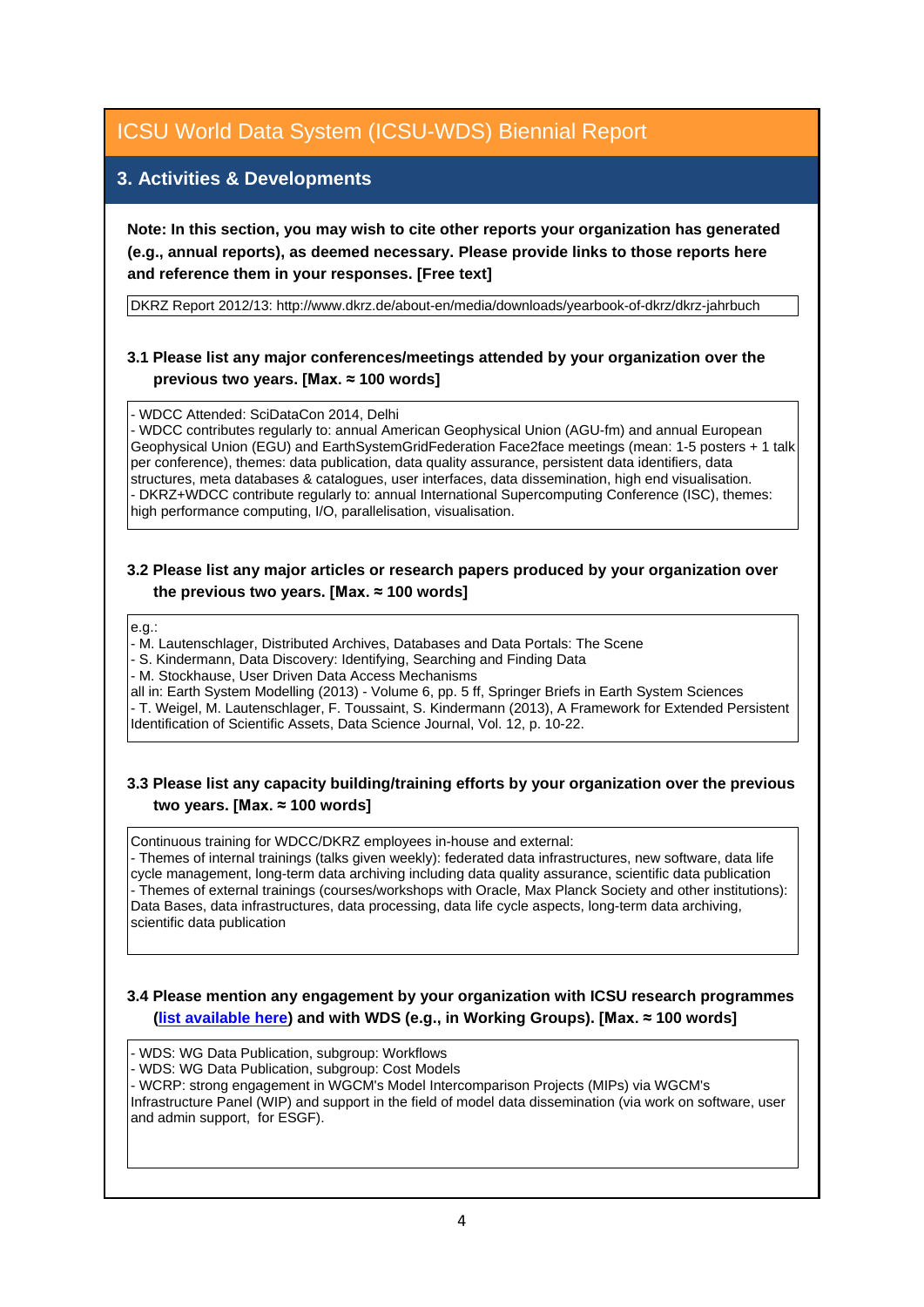## **3. Activities & Developments (Continued)**

### **3.5 Please give an overview of the status of any previously ongoing and new scientific and technological developments within your organization over the previous two years. [Max. ≈ 200 words]**

- For CMIP5 climate model data, the ESGF software system (Earth System Grid Federation), an open source effort providing a distributed data dissemination platform, was linked to the WDCC database to enable ESGF users to download long term archived data from the WDCC DB.

- In the EU-project EUDAT an inter-disciplinary data repository has been developed for cross comunity data. Search and access have been developed and prototypecally implemented.

- Within RDA the concept of PID (Persistent Identifiers) Information Types and PID collections has been developed.

### **3.6 Please give an overview of any new data, products, and services offered by your organization over the previous two years. [Max. ≈ 200 words]**

- The long-term archiving workflow of climate model reference data including quality assurance and DataCite data publication has been developed and used for CMIP5/IPCC-AR5.

- Web-Processing Services have been applied for data processing in federations.

- Guidance for projects to develop a Data Management Plan

### **3.7 Please give an overview of any new standards or best practices adopted by your organization over the previous two years. [Max. ≈ 200 words]**

- Most of the WDCC data are archived in NetCDF/CF as climate community data standard.

- WDCC metadata are mapped to ISO19115, Dublin Core and the DataCite data model.

- OGC standards are applied to data processing interfaces.

- External copy of CERA Metadata base at Garching/Munich.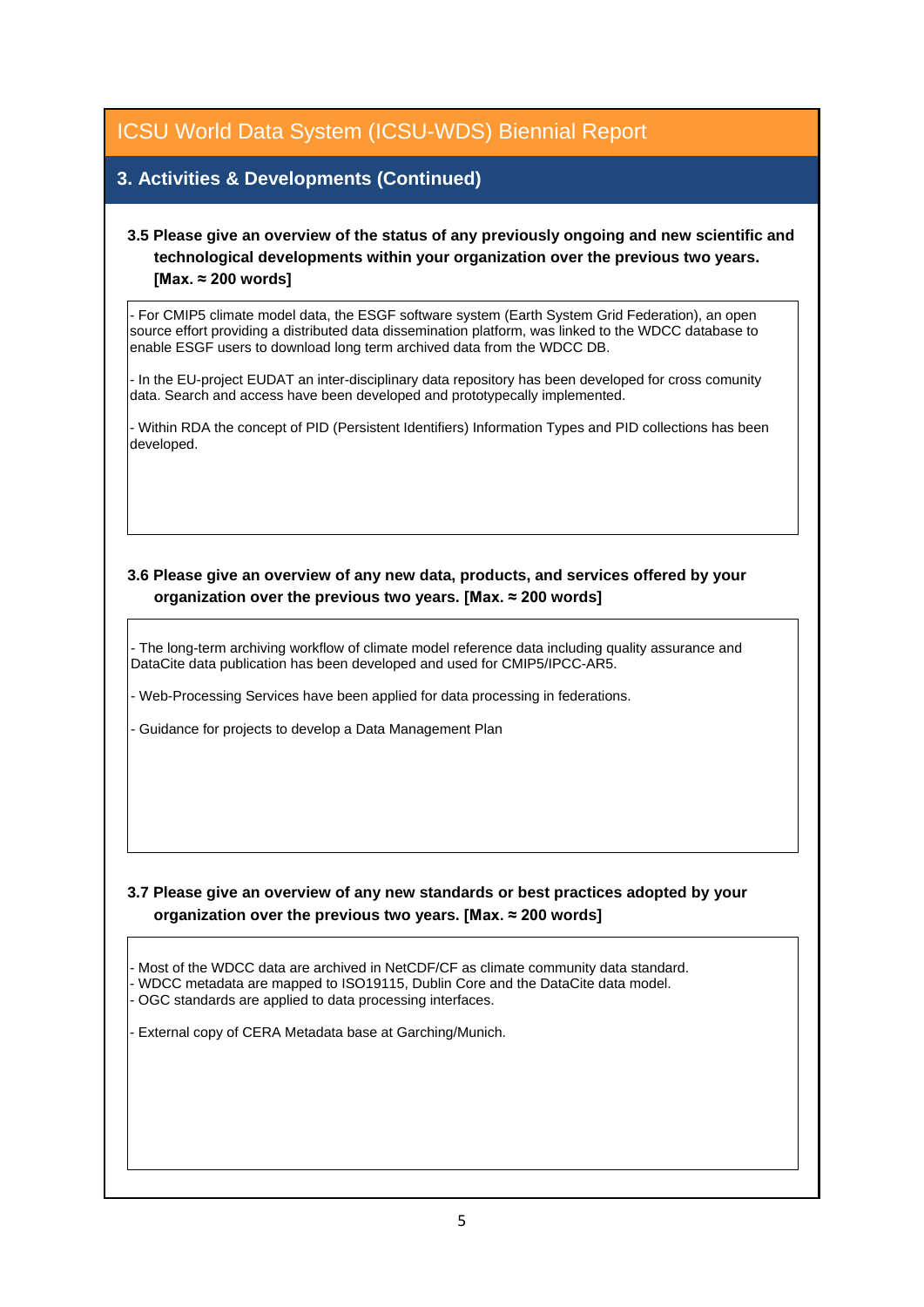## **4. Assessment & Accreditation**

**4.1 Please supply details of any formal assessment or accreditation your organization has undergone within the last two years (other than WDS certification). [Max. ≈ 100 words]**

Assessment by the German Ministery.

#### **Guidance**

• An assessment or accreditation should ideally be performed by external body, for example, the Data Seal of Approval, an umbrella organization (network), or certification under ISO 9001. However, it may also include the adoption of an internal Quality Management System/Framework without official ISO 9001 certification. If your organization has a documented Quality Manual, please mention this and attach it to your report.

### **4.2 Please list any changes within your organization related to its accreditation as a WDS Member. In particular, please refer to any feedback given by the Reviewers of your organization's application on WDS criteria that required future clarification or improvement. [Max. ≈ 450 words]**

- The climate model data offered comprise parts of the basis of the IPCC reports and other time series of physical earth science variables on (mostly global) grids. In addition, many data of model intercomparison projects (MIP), especially CMIP, are held at WDCC. Furthermore, we host the model output of many climate research projects, mainly from Europe. The data are mostly generated by German or European climate modelling centres. Data of the Max Planck Institute's model are mostly generated by DKRZ.

- WDCC also offers advice in the fields of Earth System data storage and climate research. Here we collaborate with other Earth System oriented WDCs.

- Raw data is not stored as we here refer to the direct model output which is of huge volume (many PB) and which mainly is produced for use by the data creators, as its form often refers to the presentation in certain formulae. This raw output is transformed into time series of variables as described above which are our data products.